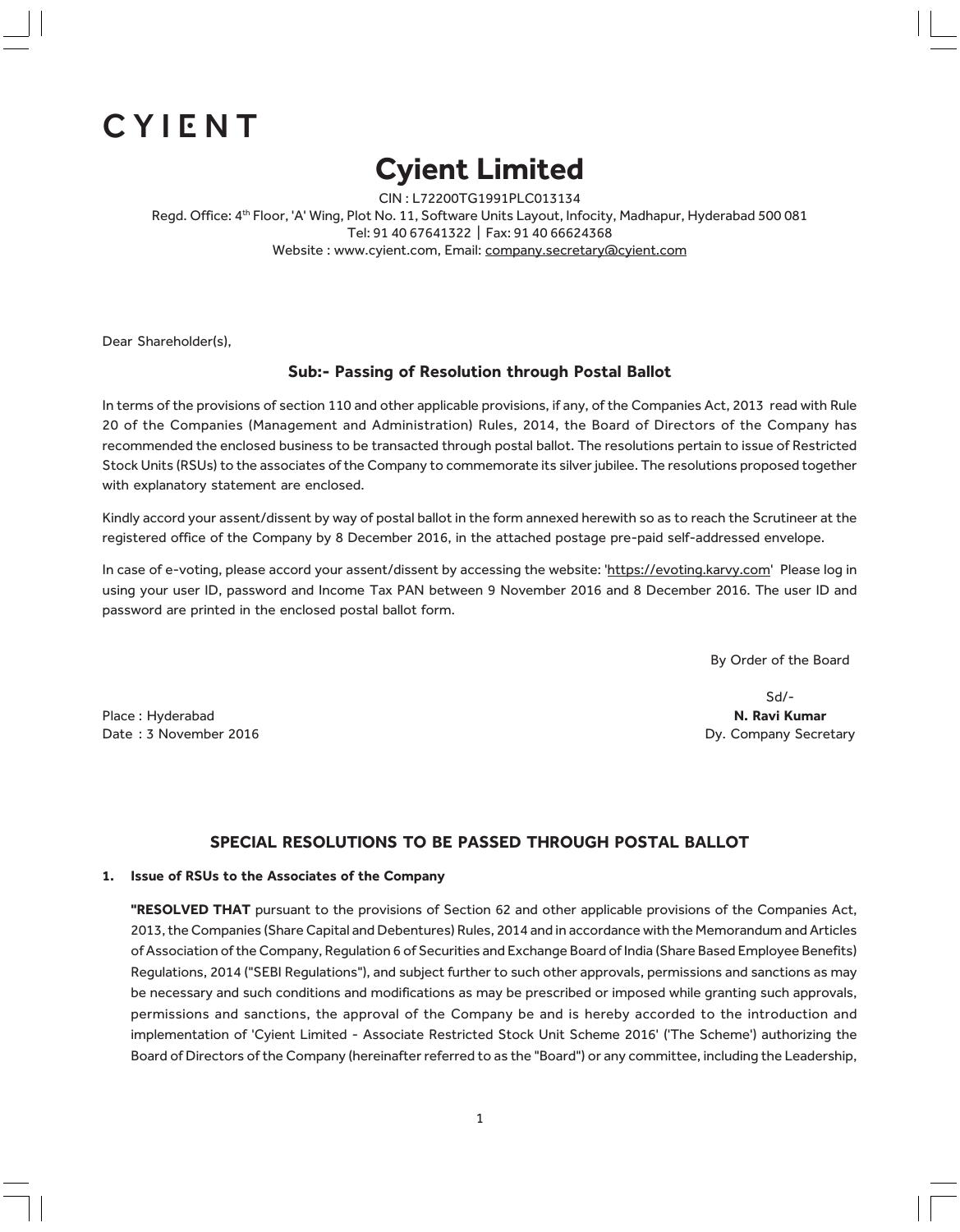Nomination and Remuneration Committee ('Compensation Committee') which the Board has constituted or may constitute to exercise its powers, including the powers, conferred by this resolution, to create and grant units, not exceeding 4,65,000 (Four Lakhs Sixty Five Thousand only) to such eligible associates of the company, as may be determined by the Compensation Committee , exercisable into not more than 4,65,000 (Four Lakhs Sixty Five Thousand only) new equity shares of face value of Rs. 5/- (Rupees Five only) each fully paid-up, to be issued and allotted on such terms and in such manner as the Board may decide in accordance with the provisions of the applicable laws and the provisions of the Scheme, in the manner aforesaid, to be ranked pari passu in all respects with the existing equity shares of the Company.

RESOLVED FURTHER THAT the issue of shares to any non-resident Associate(s), shall be subject to such approvals, permissions or consent as may be necessary from Reserve Bank of India or any other relevant authority in this regard.

RESOLVED FURTHER THAT in case of any corporate action(s) such as rights issues, bonus issues, merger and sale of division and others or similar events or change in control, the Compensation Committee/ Board be and is hereby authorized to do all acts, deeds, matters, and things as it may deem fit in its absolute discretion and as permitted under the applicable laws, so as to ensure that fair and equitable benefits under the Scheme are passed on to the eligible Associates.

RESOLVED FURTHER THAT the Company shall conform to the accounting policies prescribed from time to time under the SEBI Regulations and any other applicable laws and regulations to the extent relevant and applicable to Scheme.

RESOLVED FURTHER THAT the Compensation Committee as formed by the Board, be and is hereby authorized at any time to modify, change, vary, alter, amend, suspend or terminate the Scheme subject to the compliance with the applicable laws and regulations and to do all such acts, deeds, matters and things as may at its absolute discretion deem fit, for such purpose and also to settle any issues, questions, difficulties or doubts that may arise in this regard without being the Compensation Committee or Board, required to seek any further consent or approval of the members and further to execute all such documents, writings and to give such directions and or instructions as may be necessary or expedient to give effect to such modification, change, variation, alteration, amendment, suspension or termination of the Scheme and do all other things incidental and ancillary thereof.

RESOLVED FURTHER THAT the Board be and is hereby authorized to do all such acts, deeds, and things, as it may, in its absolute discretion, deem necessary including authorizing or directing to appoint Merchant Bankers, Brokers, Solicitors, Registrars, Advertisement Agency, Compliance Officer, Investors Service Centre and other Advisors, Consultants or Representatives, being incidental to the effective implementation and administration of the Scheme as also to make applications to the appropriate Authorities, Parties and the Institutions for their requisite approvals as also to initiate all necessary actions for the preparation and issue of public announcement and filing of public announcement, if required, with the SEBI/Stock Exchange(s) and all other documents required to be filed in the above connection and to settle all such questions, difficulties or doubts whatsoever which may arise and take all such steps and decisions in this regard."

#### 2. Issue of RSUs to the Associates of the Company's Subsidiaries

"RESOLVED THAT pursuant to the provisions of Section 62 and other applicable provisions of the Companies Act, 2013, the Companies (Share Capital and Debentures) Rules, 2014 and in accordance with the Memorandum and Articles of Association of the Company, Regulation 6 of Securities and Exchange Board of India (Share Based Employee Benefits) Regulations, 2014 ("SEBI Regulations"), and subject further to such other approvals, permissions and sanctions as may be necessary and such conditions and modifications as may be prescribed or imposed while granting such approvals, permissions and sanctions, the approval of the Company be and is hereby accorded to the introduction and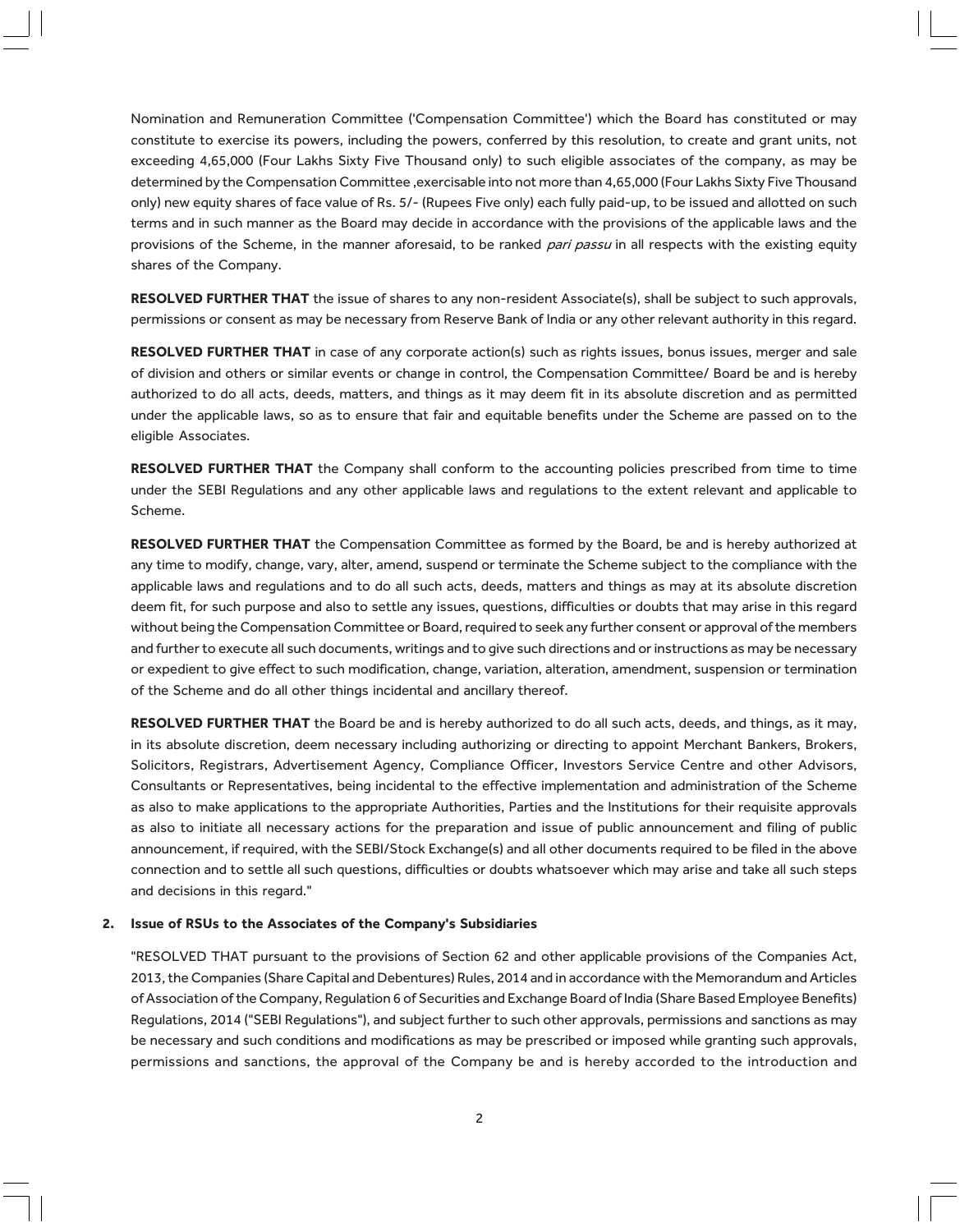implementation of 'Cyient Limited - Associate Restricted Stock Unit Scheme 2016' ('The Scheme') authorizing the Board of Directors of the Company (hereinafter referred to as the "Board") or any committee, including the Nomination and Remuneration Committee ('Compensation Committee') which the Board has constituted or may constitute to exercise its powers, including the powers, conferred by this resolution, to create and grant units, not exceeding 1,85,000 (One Lakh Eighty Five Thousand only) to such eligible associates of company's subsidiaries, joint ventures and associate companies whether in india or abroad, as may be determined by the Compensation Committee ,exercisable into not more than 1,85,000 (One Lakh Eighty Five Thousand only) new equity shares of face value of Rs. 5/- (Rupees Five only) each fully paid-up, to be issued and allotted on such terms and in such manner as the Board may decide in accordance with the provisions of the applicable laws and the provisions of the Scheme, in the manner aforesaid, to be ranked pari passu in all respects with the existing equity shares of the Company.

RESOLVED FURTHER THAT the issue of shares to any non-resident Associate(s), shall be subject to such approvals, permissions or consent as may be necessary from Reserve Bank of India or any other relevant authority in this regard.

RESOLVED FURTHER THAT in case of any corporate action(s) such as rights issues, bonus issues, merger and sale of division and others or similar events or change in control, the Compensation Committee/ Board be and is hereby authorized to do all acts, deeds, matters, and things as it may deem fit in its absolute discretion and as permitted under the applicable laws, so as to ensure that fair and equitable benefits under the Scheme are passed on to the eligible Associates.

RESOLVED FURTHER THAT the Company shall conform to the accounting policies prescribed from time to time under the SEBI Regulations and any other applicable laws and regulations to the extent relevant and applicable to Scheme.

RESOLVED FURTHER THAT the Compensation Committee as formed by the Board, be and is hereby authorized at any time to modify, change, vary, alter, amend, suspend or terminate the Scheme subject to the compliance with the applicable laws and regulations and to do all such acts, deeds, matters and things as may at its absolute discretion deem fit, for such purpose and also to settle any issues, questions, difficulties or doubts that may arise in this regard without being the Compensation Committee or Board, required to seek any further consent or approval of the members and further to execute all such documents, writings and to give such directions and or instructions as may be necessary or expedient to give effect to such modification, change, variation, alteration, amendment, suspension or termination of the Scheme and do all other things incidental and ancillary thereof.

RESOLVED FURTHER THAT the Board be and is hereby authorized to do all such acts, deeds, and things, as it may, in its absolute discretion, deem necessary including authorizing or directing to appoint Merchant Bankers, Brokers, Solicitors, Registrars, Advertisement Agency, Compliance Officer, Investors Service Centre and other Advisors, Consultants or Representatives, being incidental to the effective implementation and administration of the Scheme as also to make applications to the appropriate Authorities, Parties and the Institutions for their requisite approvals as also to initiate all necessary actions for the preparation and issue of public announcement and filing of public announcement, if required, with the SEBI/Stock Exchange(s) and all other documents required to be filed in the above connection and to settle all such questions, difficulties or doubts whatsoever which may arise and take all such steps and decisions in this regard."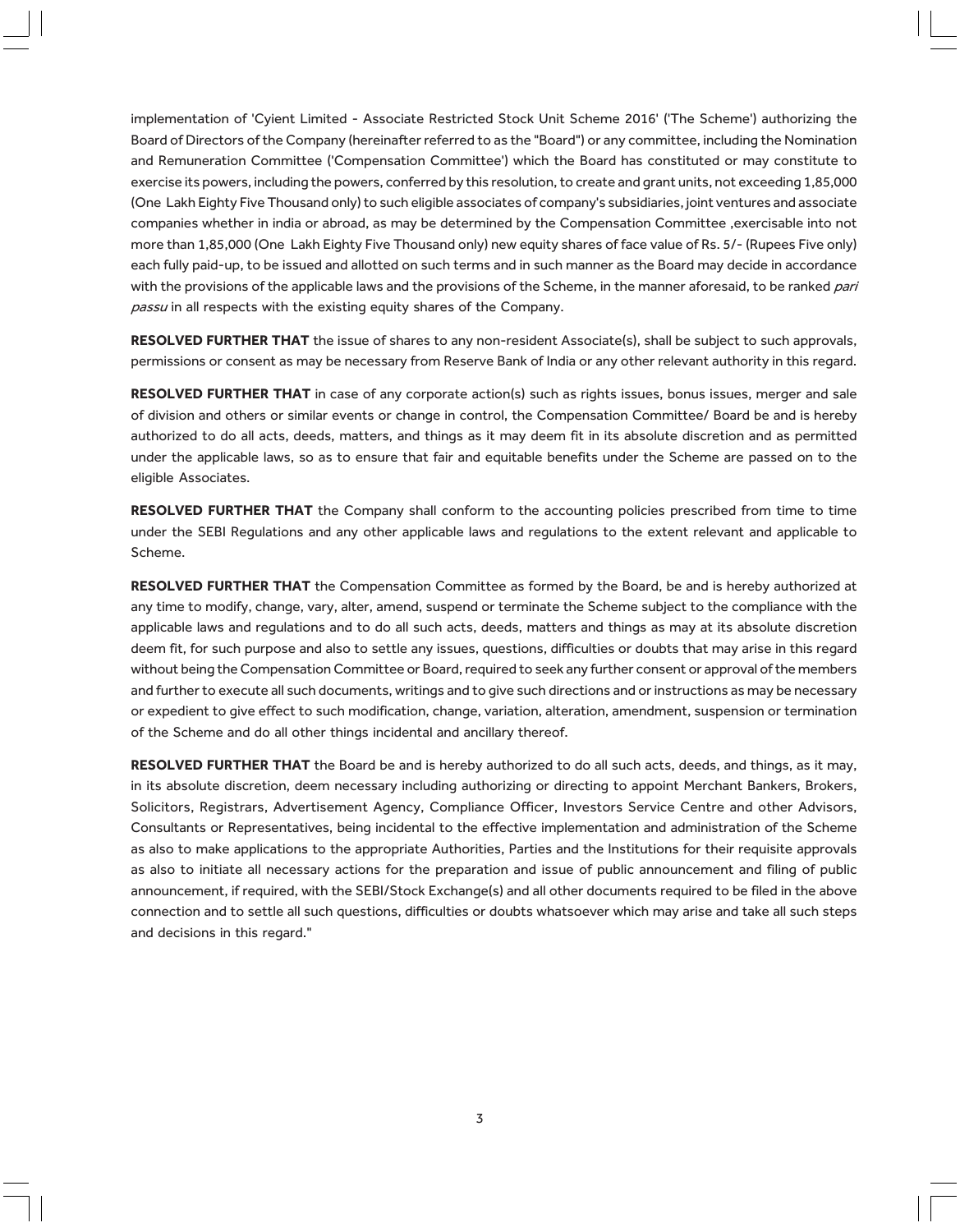# EXPLANATORY STATEMENT FOR BOTH THE RESOLUTIONS PURSUANT TO SECTION 102(1) AND 110 OF THE COMPANIES ACT, 2013

The Scheme shall be called as Cyient Limited - Associate Restricted Stock Units Scheme 2016 ('the Scheme'). As Cyient Limited celebrates its silver jubilee in 2016, it acknowledges that Associates are an integral part of the company. It wants its Associates to participate and share the fruits of growth and prosperity like the other stakeholders i.e. clients, investors, governments and society. As a gesture aligned to this objective, this Scheme shall be implemented for eligible Associates to acknowledge their contribution and association with Cyient thus far. With this objective in mind, Company intends to implement the Scheme for the eligible Associates and its subsidiaries.

As per provisions of Regulation 6 of the Securities and Exchange Board of India (Share Based Associate Benefits) Regulations, 2014 ("SEBI Regulations"), the Company seeks shareholders' approval of the Scheme and grant, vesting and allotment/ cash payout of RSUs to the eligible Associates of the Company and its subsidiaries thereunder, which Board has approved at its meeting held on 13 October 2016.

The key features of the Scheme are as under:

#### a) Brief description of the Scheme:

The Company proposes to introduce the Scheme on the occasion of its  $25<sup>th</sup>$  anniversary, primarily with an objective to acknowledge the contribution and association of the Associates with the Company /its subsidiaries thus far.

The Scheme contemplates grant of Restricted Stock Units ("RSU or units") to the eligible Associates of the Company and its subsidiaries, as may be determined in due compliance of SEBI Regulations and provisions of the Scheme. After vesting of RSUs, the eligible Associates earn a right (but not obligation) to exercise the vested units within the limited period as may be determined and obtain equity shares of the Company subject to payment of grant price and satisfaction of any tax obligation arising thereon.

The Leadership, Nomination and Remuneration Committee (Compensation Committee) of the Company shall supervise and administer the Scheme. All questions of interpretation of the Scheme shall be determined by the Compensation Committee and such determination shall be final and binding upon all persons having an interest in the Scheme.

#### b) Total number of RSUs to be granted:

The total number of units to be granted under the Scheme shall not exceed 4,65,000 (Four Lakhs Sixty Five Thousand only) units to the associates of the Company and 1,85,000 (One Lakh Eighty Five Thousand only) units to the associates of Company' Subsidiaries. Each unit when exercised would be converted into one Equity Share of INR 5/- (Rupees Five only) each fully paid-up of the Company.

In case of any corporate action(s) / change in control, the Compensation Committee/Board, shall do the necessary adjustments at its sole discretion. However, in the event of adverse effect due to any 'Corporate Action' or 'Change in Control' on the Associates, the Compensation Committee or Board may choose either to continue with the scheme or may allow to cash out by immediate vesting, depending upon the adversity.

#### c) Identification of classes of Associates entitled to participate in the Scheme

#### Associate means

- (i) a permanent Associate of the Company working in India or out of India; or
- (ii) Director of the Company whether whole-time or not, and
- (iii) an Associate defined in Sub-clauses (i) and (ii) hereof of one or more Subsidiary Companies of the Company whether in or outside India, but does not include:
	- i. an Associate who is a Promoter or a person belonging to the Promoter Group;
	- ii. a Director who either by himself /herself or through his/ her relatives or through anybody corporate, directly or indirectly, holds more than 10% of the issued and subscribed Equity Shares of the Company; and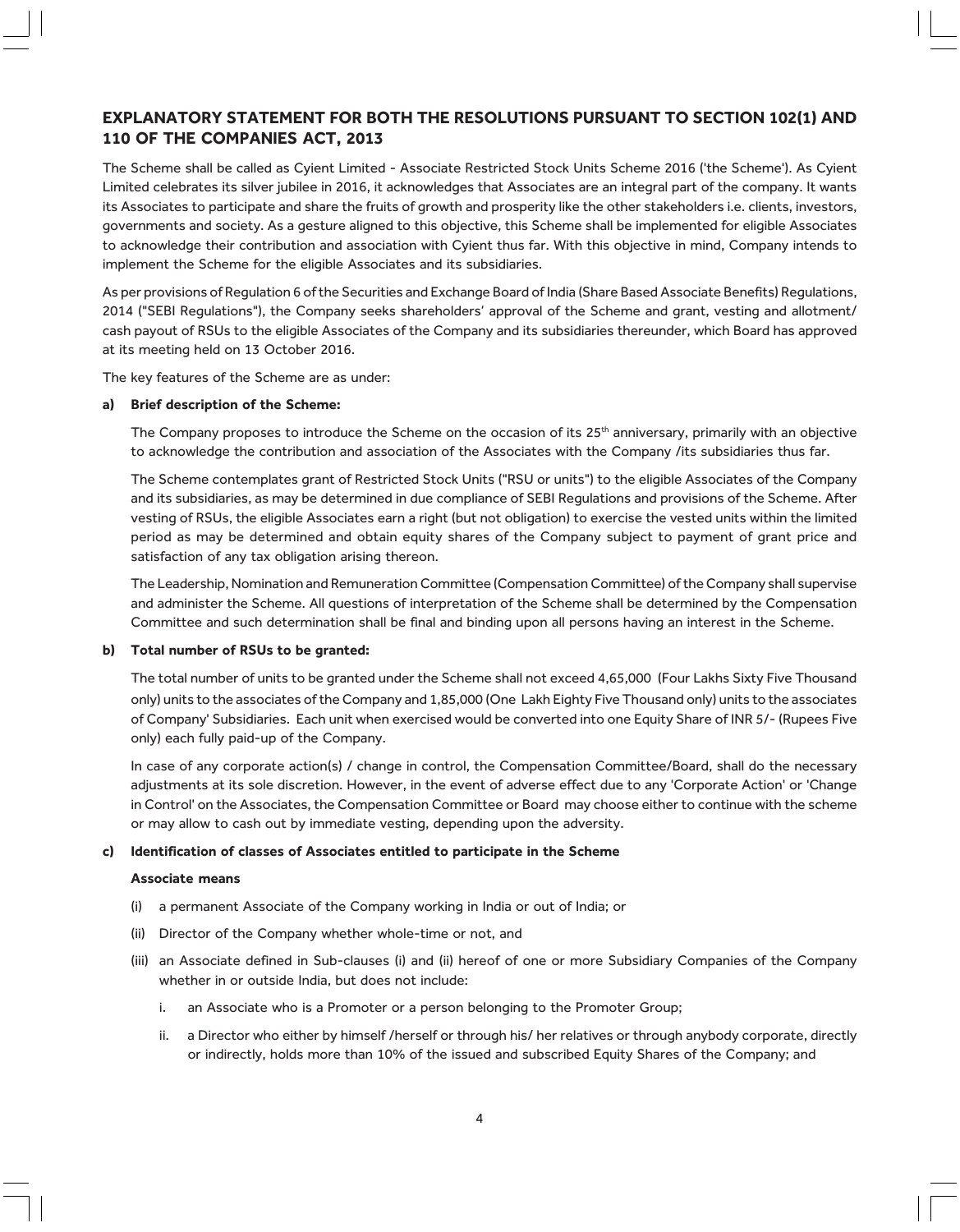iii. an Independent Director within the meaning of the Companies Act, 2013 and/or the SEBI (Listing Obligations and Disclosure Requirements) Regulations, 2015.

The Associates shall be subject to fulfillment of such eligibility criteria as may be specified in the SEBI Regulations and / or as may be determined by the Compensation Committee from time to time, before grant of RSUs.

#### d) Requirements of vesting and period of vesting:

There would be a minimum vesting period of one year from the date of grant. Other conditions, if any, for vesting shall be decided by the Compensation Committee at the time of grant of RSUs.

RSU vested to an eligible Associate shall entitle him to apply for the share within the limited period as decided by the Compensation Committee and at the grant price. Units shall vest essentially based on continuation of employment as per requirement of SEBI Regulations.

In case of death or permanent disability of Associate during the period of his service, then all units granted to him under the Scheme till such date shall vest in the legal heirs or nominees of the deceased eligible Associate or to himself subject to the provisions of SEBI Regulations and other applicable laws.

#### e) Maximum period within which the units shall be vested:

This is a one time Scheme proposed to be implemented, hence all the units granted on any date shall vest not later than a maximum of 1 (one) year from the date of grant of units as may be determined by the Compensation Committee.

#### f) Grant price or pricing formula:

Grant Price per unit shall be the face value of INR 5 (Rupees Five only) per share.

#### g) Allotment of shares:

Once the RSUs vest to the eligible Associates, they may, subject to fulfilment of laid down conditions per the RSU Grant Agreements, within the limited period, submit an application to the Compensation Committee, to allot shares to them, accompanied by payment of an amount equivalent to the grant price in respect of such RSUs in the manner as decided by the Compensation Committee.

In case of cessation of employment before vesting, the eligible Associate shall not be entitled for allotment in accordance with the laid provisions. The shares allotted under this Scheme will rank pari passu in all respects with the then existing issued shares of the company. Also, the units shall lapse if not exercised within the limited period made available.

#### h) Process for determining the eligibility of Associates under the Scheme:

The process for determining the eligibility shall be decided by the Compensation Committee. The broad criteria for selection may include parameters like tenure of association with the Company, roles and responsibilities, as on 29 August 2016 with the Company.

#### i) Maximum number of units to be issued per Associate and in aggregate:

Under the Scheme, the number of units that may be granted to any specific Associate of the Company, shall not exceed 300 (Three Hundred) and in aggregate, shall not exceed 4,65,000 (Four Lakhs Sixty Five Thousand only) units to the associates of the Company and 1,85,000 (One Lakh Eighty Five Thousand only) units to the associates of Company' Subsidiaries.

#### j) Maximum quantum of benefits to be provided per Associate:

The maximum quantum of benefits underlying the units issued to an eligible Associate shall depend upon the market price of the shares as on the date of allotment of shares.

#### k) Route of Scheme implementation:

The Scheme shall be implemented and administered by the Compensation Committee, in this behalf.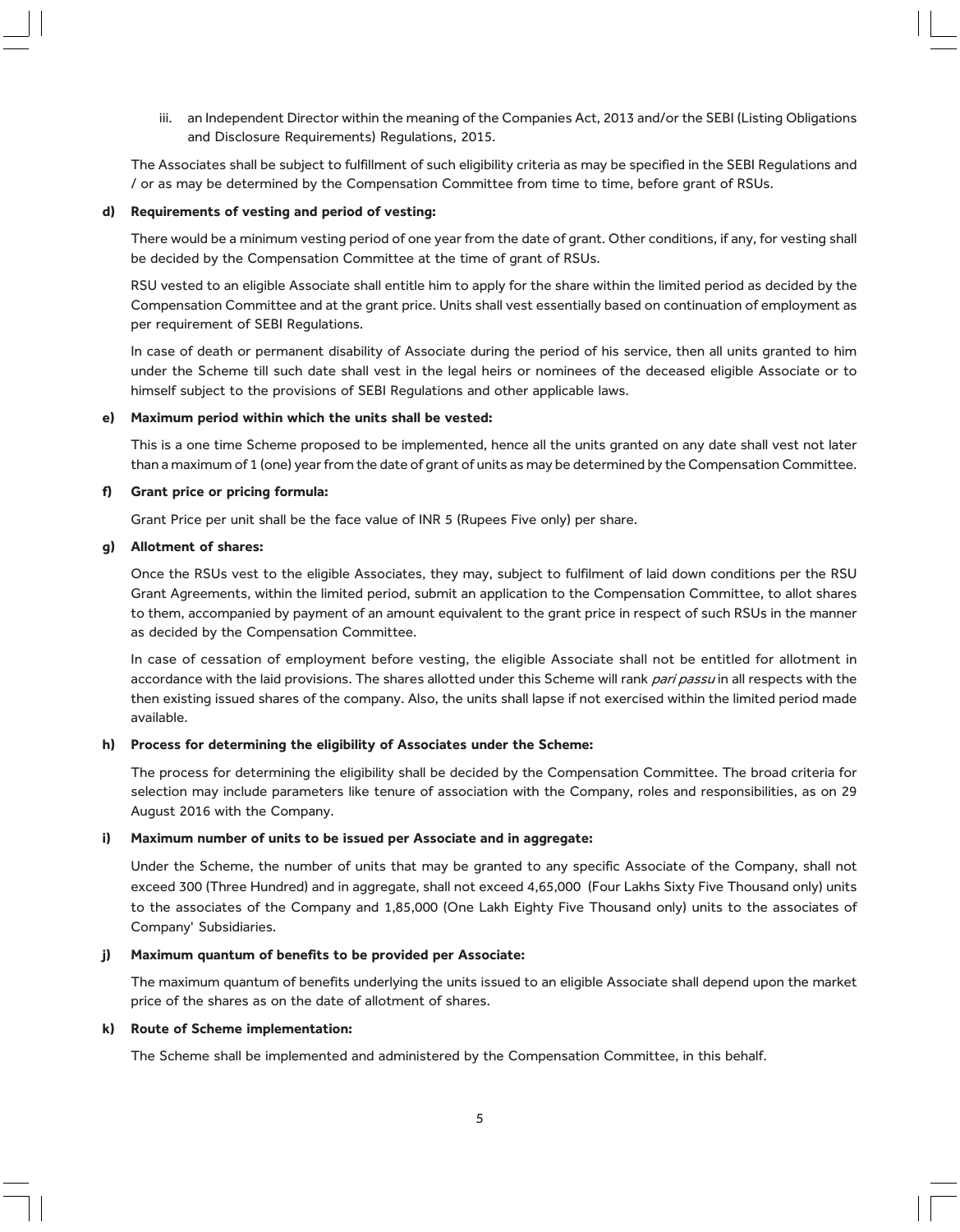#### l) Source of acquisition of shares under the Scheme:

The Scheme contemplates use of shares from the existing authorized but un-issued shares of the Company.

m) Amount of loan to be provided for implementation of the scheme(s) by the company to the trust, its tenure, utilization, repayment terms, etc:

Not applicable.

n) Maximum percentage of secondary acquisition:

Not applicable.

#### o) Accounting and Disclosure Policies:

The Company shall follow the relevant Accounting Standard and related guidance on Share-based Payments as prescribed by the Companies Act, The Institute of Chartered Accountants of India or any other appropriate authorities from time to time,including the disclosure requirements prescribed therein.

## p) Method of RSU valuation:

The Company shall adopt 'fair value method' for valuation of RSUs granted.

#### q) Declaration:

Consent of the members is being sought by way of special resolution pursuant to Section 62(1)(b) and all other applicable provisions, if any, of the Companies Act,2013 and as per Regulation 6 of the SEBI Regulations.

None of the Directors, Key Managerial Personnel of the Company including their relatives is interested or concerned in the resolution, except to the extent they may be lawfully granted units under the Scheme. In light of above, the Board recommends the special resolutions set out in the Notice, for approval by the shareholders.

By Order of the Board

Place : Hyderabad **N. Ravi Kumar** N. Ravi Kumar N. Ravi Kumar N. Ravi Kumar N. Ravi Kumar N. Ravi Kumar N. Ravi Kumar Date : 3 November 2016 **Date : 3 November 2016 Dy. Company Secretary** 

Sd/-

### Notes:

- 1. The Notice is being sent by Registered Post/Courier (or electronically, by email, to those shareholders who have registered their email addresses with the Company) to all Shareholders, whose names appear in the Company's Register of Members as at the close of business hours on 28 October 2016.
- 2. Documents pertaining to the Resolution are open for inspection at the Registered Office of the Company between 10.00 a.m. and 2.00 p.m. on any working day till the last date of voting i.e., 8 December 2016.
- 3. Please see the instructions for voting by postal ballot (including e-voting) which have been printed herein.
- 4. In case of e-voting on the website: 'https://evoting.karvy.com', voting will commence on and from 09.00 a.m. on 9 November 2016 and end at 05.00 p.m. on 8 December 2016.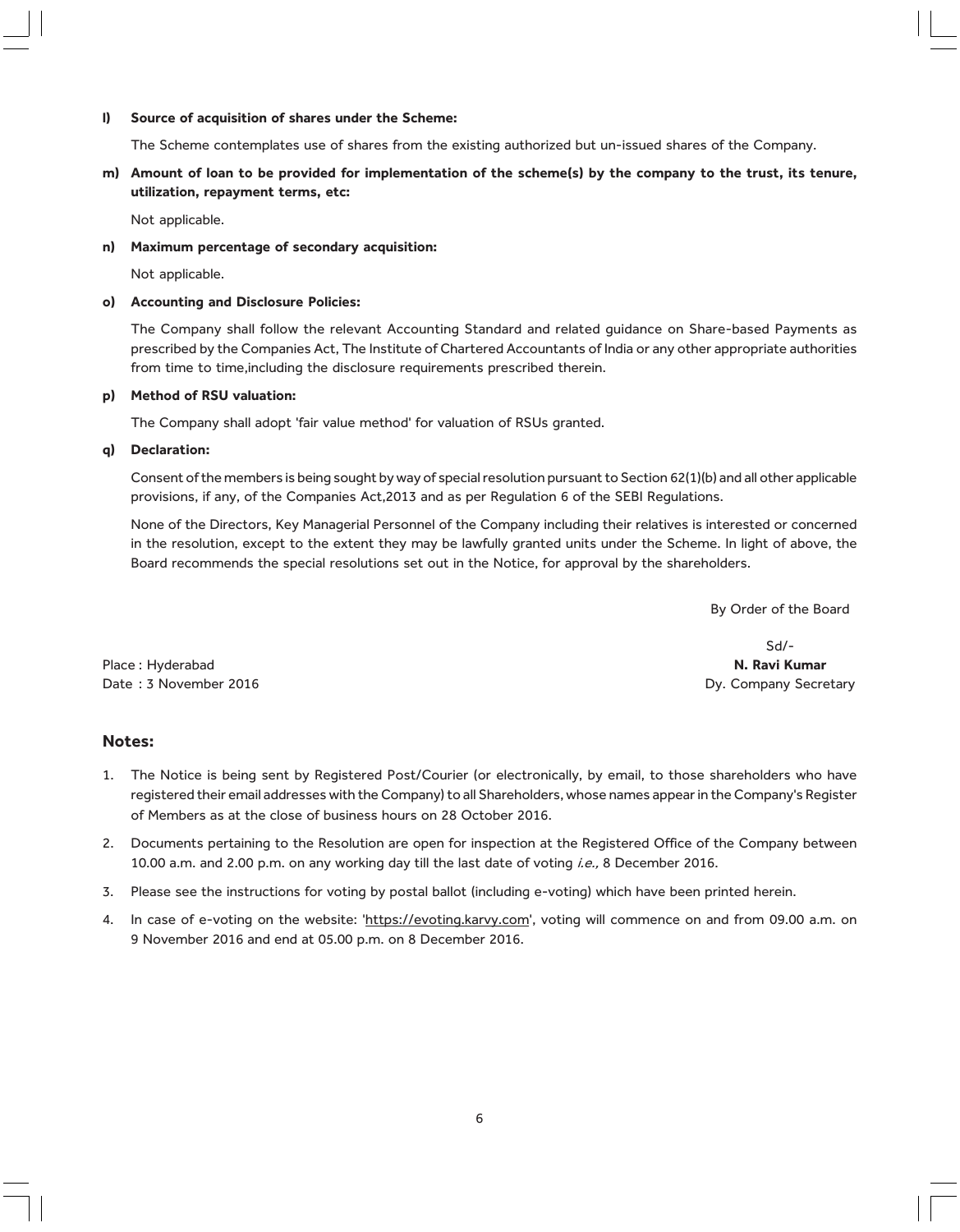# INSTRUCTIONS FOR VOTING

#### Voting in Physical form:

- 1. A shareholder desiring to exercise vote by Postal Ballot may complete the postal ballot form (no other form or photocopy thereof is permitted) and send it to the Scrutineer in the attached self addressed envelope. Postage will be borne and paid by the Company. However, the envelope containing the postal ballot form, if sent by courier or any other mode at the expense of the shareholder, will also be accepted.
- 2. Duly completed postal ballot forms should reach not later than 05.00 p.m. on 8 December 2016. All postal ballot forms received thereafter will be treated as if the reply from the shareholder has not been received.
- 3. Assent or dissent to the proposed resolution may be recorded by placing a tick mark  $(\checkmark)$  in the appropriate column.
- 4. This form is to be completed and signed by the shareholder (as per signature registered with the Company). In case of joint holding, this form should be completed and signed by the first-named shareholder and in his/her absence, by the next named shareholder. There will be only one postal ballot form for each folio irrespective of the number of joint holder(s).
- 5. In case the form is signed by the Power of Attorney holder for and on behalf of the shareholder, it must be accompanied by the Power of Attorney. In case of shares held by companies, trusts, societies and bodies corporate, the duly completed postal ballot form should be accompanied by a certified true copy of the Board/Governing Body Resolution.
- 6. Unsigned postal ballot forms will be summarily rejected.
- 7. A shareholder need not use all his votes nor he need to cast all his votes in the same manner.
- 8. Shareholders are requested not to send any other paper along with the postal ballot form in the enclosed self-addressed envelope since all such envelopes will be sent to the Scrutineer and any extraneous paper found in such envelope would be destroyed by the Scrutineer.
- 9. The attached self-addressed envelope is only for the limited purpose of this postal ballot process and the same should not be used by the shareholder for sending any other correspondence to the Company.
- 10. A shareholder may request for a duplicate postal ballot form, if so required. However, the duly filled in duplicate postal ballot form should reach the Scrutineer not later than the date specified at instruction No. 2 above.

#### Voting in Electronic form:

In compliance with the provisions of section 108 of the Act, the Companies (Management and Administration) Rules, 2014 and Regulation 44 of SEBI (Listing Obligations and Disclosure Requirements) Regulations, 2015, shareholders are provided with the facility to cast their vote electronically, through the e-voting services provided by Karvy Computershare Private Limited, in respect of all resolutions set forth in this Notice. Mr. S. Chidambaram, (Membership No.FCS 3935) has been appointed as the Scrutineer to scrutinize the e-voting process in a fair and transparent manner.

The procedure and instructions for e-voting are as follows:

- i) Open your web browser during the voting period and navigate to 'https://evoting.karvy.com'
- ii) Enter the login credentials (i.e., user-id & password) mentioned on the Postal Ballot Form. Your folio/DP Client ID will be your User-ID.

| $User - ID$ | For shareholders holding shares in Demat Form:-                                                                                       |
|-------------|---------------------------------------------------------------------------------------------------------------------------------------|
|             | For NSDL:-8 Character DP ID followed by 8 Digits Client ID<br>a)                                                                      |
|             | For CDSL:-16 digits beneficiary<br>b)                                                                                                 |
|             | For shareholders holding shares in Physical Form:- Event no. followed by Folio Number<br>C)<br>registered with the company            |
| Password    | Your Unique password is printed on the Postal Ballot Form/via email forwarded through the electronic<br>notice                        |
| Captcha     | Enter the Verification code i.e., please enter the letters and numbers in the exact way as they are<br>displayed for security reasons |